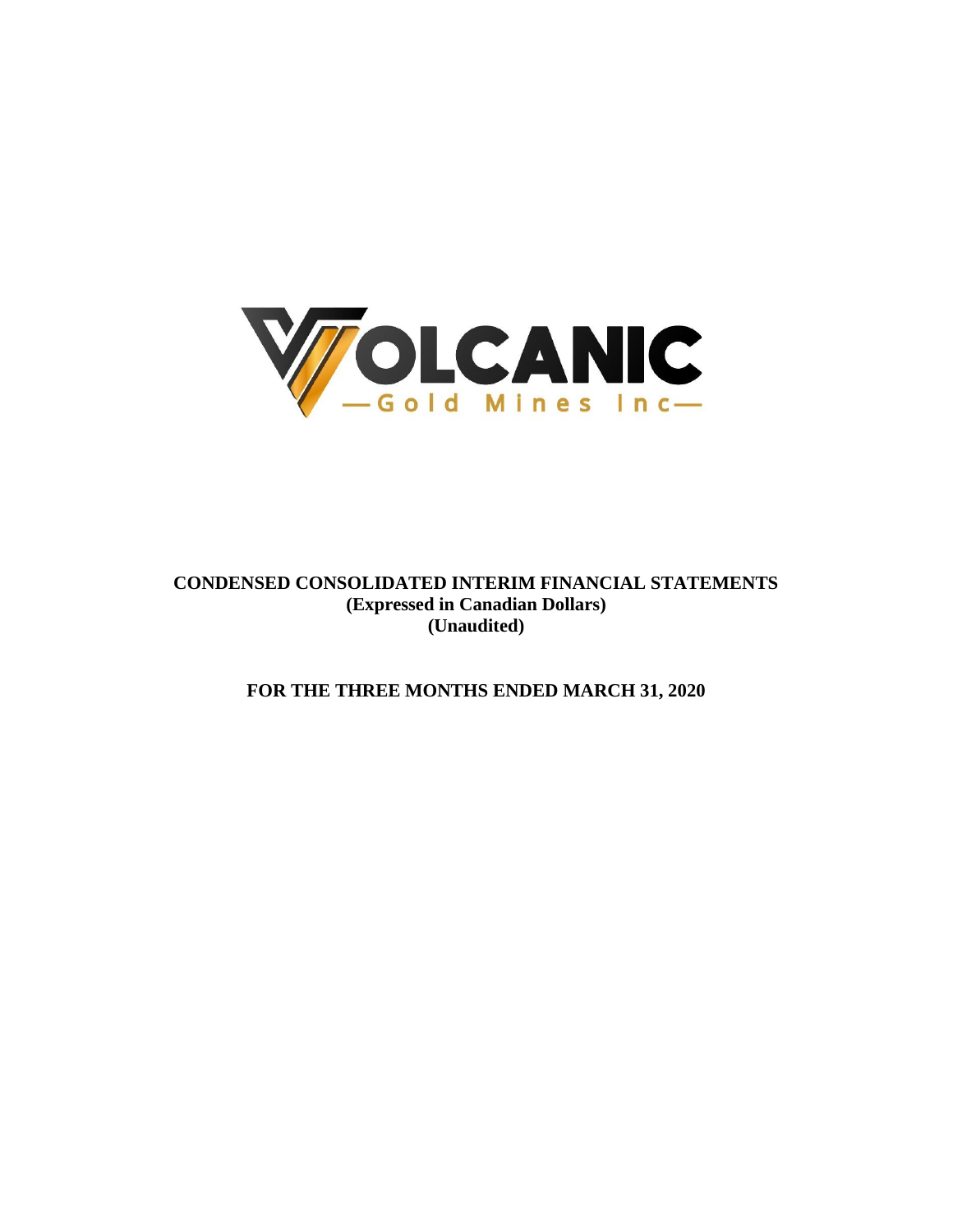# **NOTICE OF NO AUDITOR REVIEW OF CONDENSED CONSOLIDATED INTERIM FINANCIAL STATEMENTS**

In accordance with National Instrument 51-102 of the Canadian Securities Administrators, the Company discloses that its external auditors have not reviewed the unaudited condensed consolidated interim financial statements for the three months ended March 31, 2020. These financial statements have been prepared by management and approved by the Audit Committee and the Board of Directors of the Company.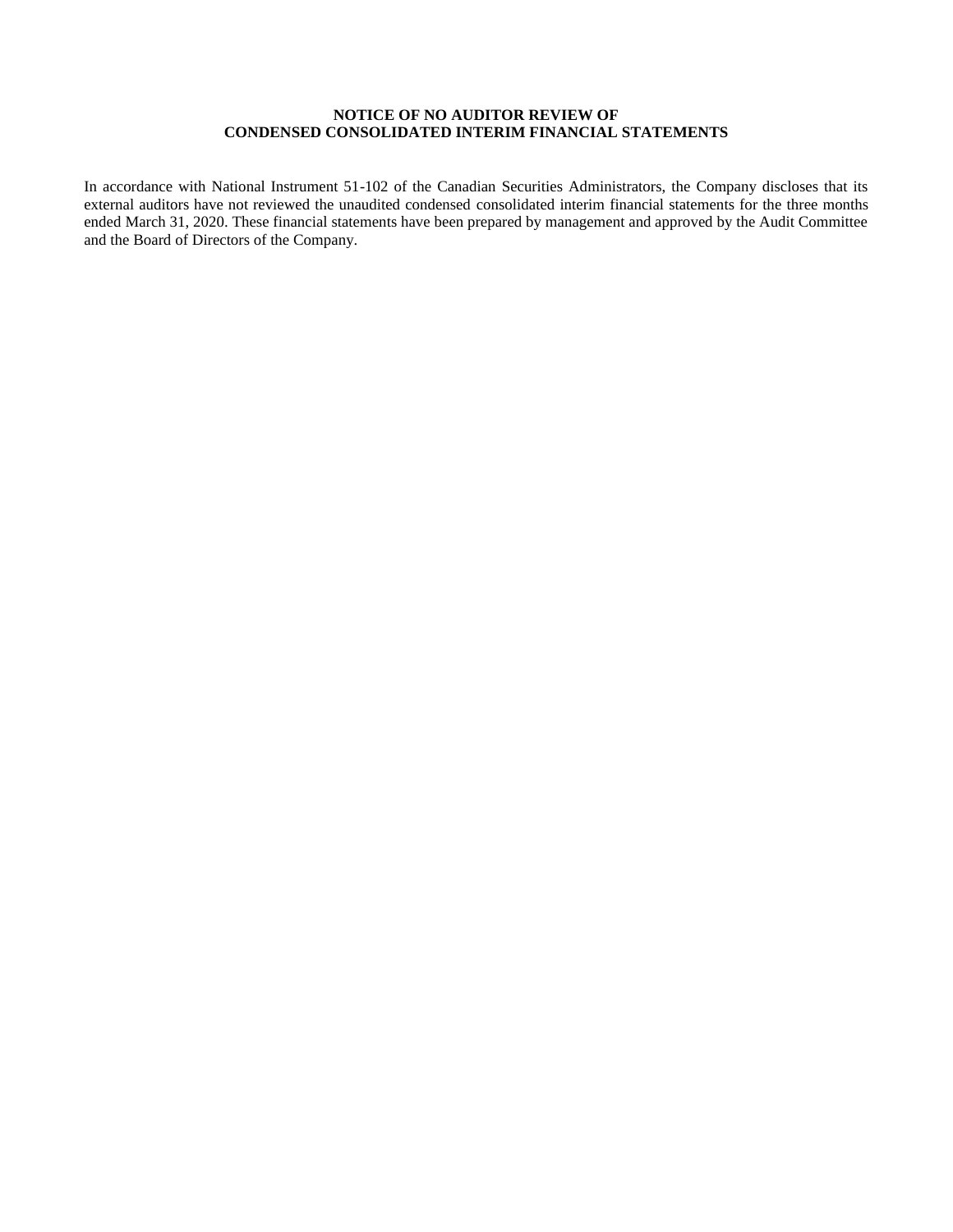**VOLCANIC GOLD MINES INC.**

CONDENSED CONSOLIDATED INTERIM STATEMENTS OF FINANCIAL POSITION (UNAUDITED) (Expressed in Canadian Dollars)

|                                                   | March 31,      | December 31,   |
|---------------------------------------------------|----------------|----------------|
|                                                   | 2020           | 2019           |
| <b>ASSETS</b>                                     |                |                |
| <b>Current</b>                                    |                |                |
| Cash                                              | \$<br>128,298  | \$<br>162,739  |
| Receivables                                       | 2,328          | 3,923          |
| Prepaid expenses and deposits                     | 922            | 3,152          |
| Total current assets                              | 131,548        | 169,814        |
|                                                   |                |                |
| Non-current                                       |                |                |
| Long-term deposits (Note 7)                       | 61,000         | 61,000         |
| Property and equipment (Note 5)                   | 1,138          | 1,230          |
| Total non-current assets                          | 62,138         | 62,230         |
|                                                   | \$<br>193,686  | \$<br>232,044  |
| <b>LIABILITIES AND SHAREHOLDERS' EQUITY</b>       |                |                |
| <b>Current</b>                                    |                |                |
| Accounts payable and accrued liabilities (Note 7) | \$<br>137,712  | \$<br>130,987  |
| <b>Total liabilities</b>                          | 137,712        | 130,987        |
| Shareholders' equity                              |                |                |
| Share capital (Note 8)                            | 13,746,875     | 13,746,875     |
| Other equity reserves (Note 8)                    | 1,335,309      | 1,346,557      |
| Deficit                                           | (14, 849, 799) | (14, 815, 964) |
| Equity attributed to shareholders of the Company  | 232,385        | 277,468        |
| Non-controlling interest (Note 6)                 | (176, 411)     | (176, 411)     |
| Total shareholders' equity                        | 55,974         | 101,057        |
|                                                   | \$<br>193,686  | \$<br>232,044  |

Approved and authorized by the Board on May 29, 2020.

*"Charles Straw"* Director *"Simon Ridgway"* Director Charles Straw Simon Ridgway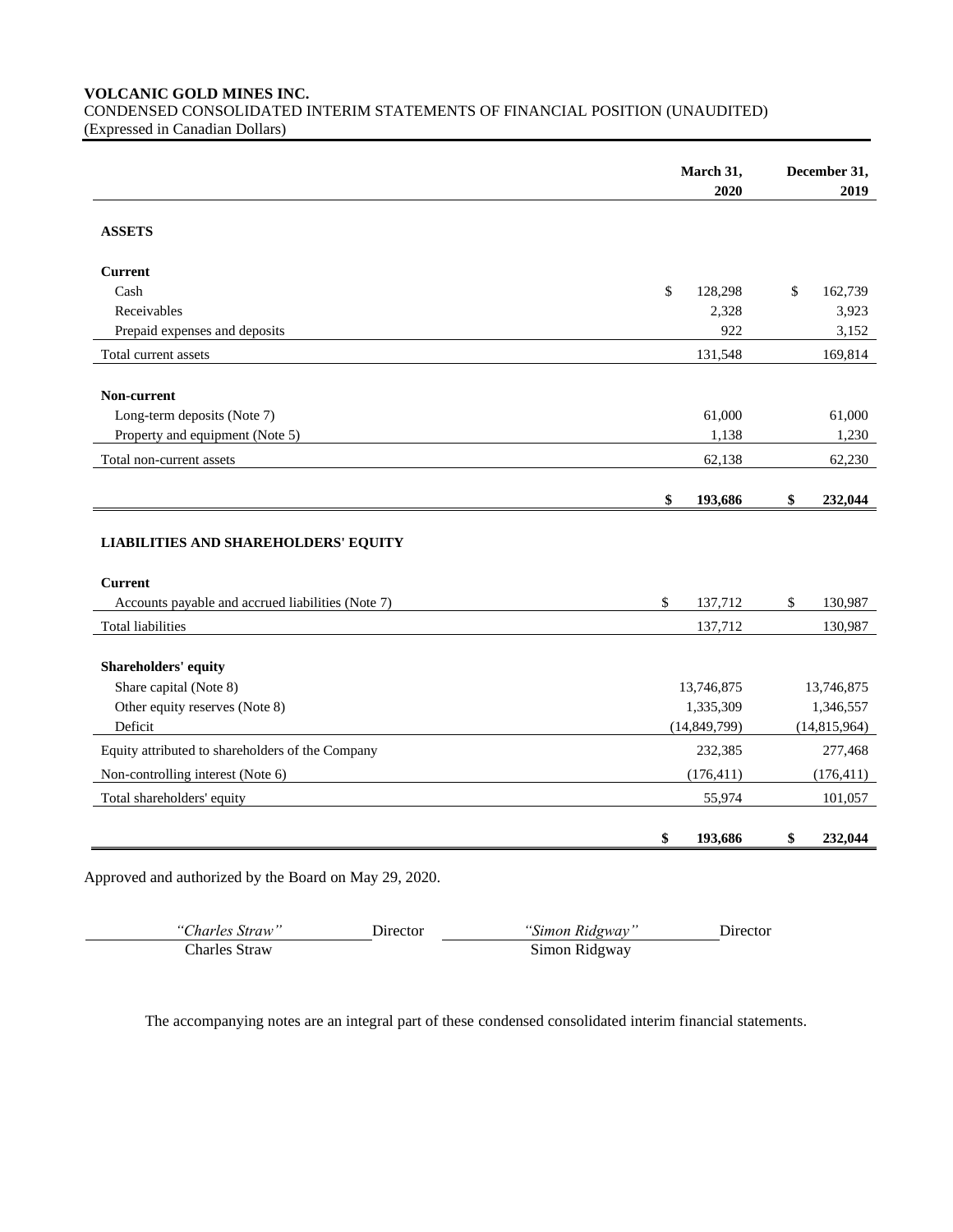**VOLCANIC GOLD MINES INC.**

CONDENSED CONSOLIDATED INTERIM STATEMENTS OF LOSS AND COMPREHENSIVE LOSS (UNAUDITED) (Expressed in Canadian Dollars)

|                                                                                            | Three months ended March 31, |    |           |
|--------------------------------------------------------------------------------------------|------------------------------|----|-----------|
|                                                                                            | 2020                         |    | 2019      |
| General and administrative expenses                                                        |                              |    |           |
| Consulting and management fees (Note 7)                                                    | \$<br>16,500                 | \$ | 16,500    |
| Depreciation                                                                               | 92                           |    | 476       |
| Legal and audit fees                                                                       | 428                          |    | 2,433     |
| Office and administration (Note 7)                                                         | 10,172                       |    | 16,389    |
| Salaries and benefits (Note 7)                                                             | 7,821                        |    | 20,519    |
| Shareholder communications (Note 7)                                                        |                              |    | 680       |
| Transfer agent and regulatory fees (Note 7)                                                | 6,763                        |    | 6,396     |
| Travel (Note 7)                                                                            | 2,918                        |    | 205       |
|                                                                                            | 44,694                       |    | 63,598    |
| Loss before other item                                                                     | (44, 694)                    |    | (63,598)  |
| Other item                                                                                 |                              |    |           |
| Foreign exchange gain (loss)                                                               | (389)                        |    | 1,789     |
| Loss and comprehensive loss for the period                                                 | \$<br>(45,083)               | \$ | (61, 809) |
| Loss and comprehensive loss attributable to:                                               |                              |    |           |
| Equity shareholders of the Company                                                         | \$<br>(45,083)               | \$ | (61, 809) |
| Non-controlling interest (Note 6)                                                          |                              |    |           |
|                                                                                            | \$<br>(45,083)               | \$ | (61, 809) |
| Basic and diluted loss per common share attributable to equity shareholders of the Company | \$(0.01)                     |    | \$(0.01)  |
| Weighted average number of common shares outstanding                                       | 8,603,880                    |    | 6,585,700 |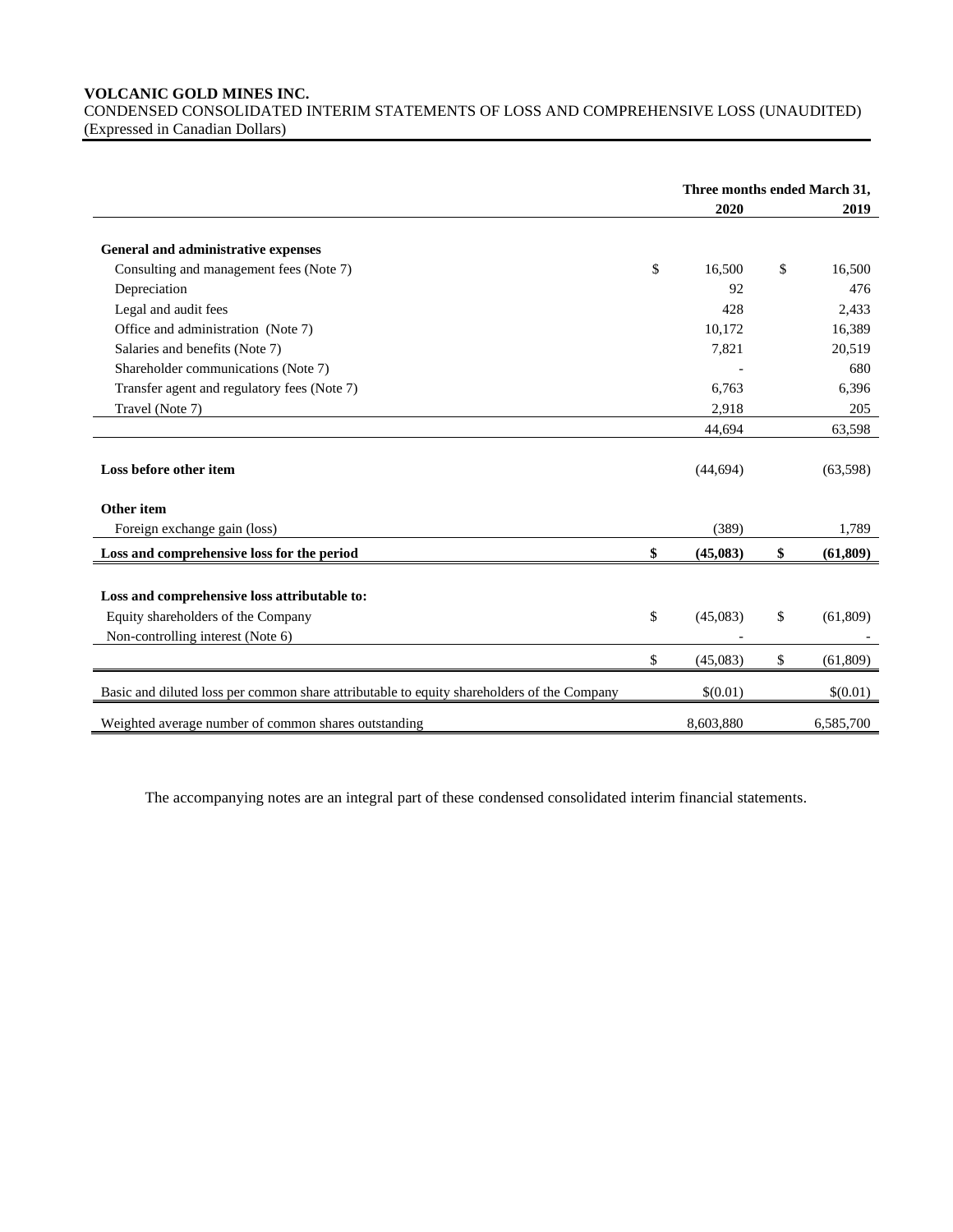**VOLCANIC GOLD MINES INC.** CONDENSED CONSOLIDATED INTERIM STATEMENTS OF CASH FLOWS (UNAUDITED) (Expressed in Canadian Dollars)

|                                             | Three months ended March 31, |    |           |
|---------------------------------------------|------------------------------|----|-----------|
|                                             | 2020                         |    | 2019      |
| <b>CASH FLOWS FROM OPERATING ACTIVITIES</b> |                              |    |           |
| Loss for the period                         | \$<br>(45,083)               | \$ | (61, 809) |
| Item not affecting cash:                    | 92                           |    | 476       |
| Depreciation                                |                              |    |           |
|                                             | (44,991)                     |    | (61, 333) |
| Non-cash working capital item changes:      |                              |    |           |
| Amounts receivable                          | 1,595                        |    | 9,162     |
| Prepaid expenses and deposits               | 2,230                        |    | (4,728)   |
| Accounts payable and accrued liabilities    | 6,725                        |    | 26,687    |
| Net cash used in operating activities       | (34, 441)                    |    | (30,212)  |
| Change in cash for the period               | (34, 441)                    |    | (30,212)  |
| Cash, beginning of period                   | 162,739                      |    | 82,675    |
| Cash, end of period                         | \$<br>128,298                | \$ | 52,463    |

**Supplemental disclosure with respect to cash flows** (Note 13)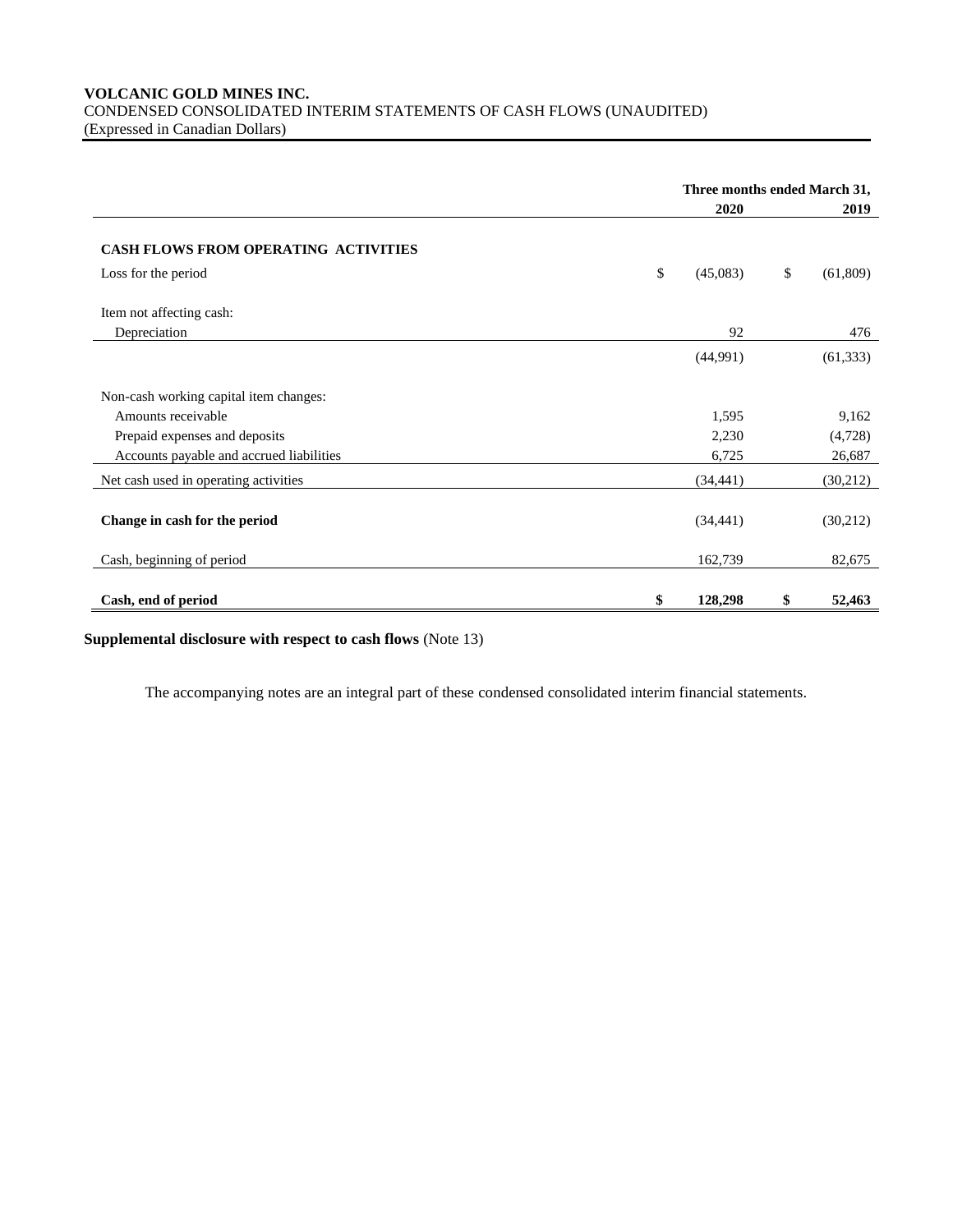# **VOLCANIC GOLD MINES INC.**

CONDENSED CONSOLIDATED INTERIM STATEMENTS OF CHANGES IN SHAREHOLDERS' EQUITY (DEFICIENCY) (UNAUDITED) For the three months ended March 31, 2020 and 2019 (Expressed in Canadian Dollars)

|                                                                | Equity (deficiency) attributed to shareholders of the Company |              |                     |                                          |                          |                                                      |                                 |                  |
|----------------------------------------------------------------|---------------------------------------------------------------|--------------|---------------------|------------------------------------------|--------------------------|------------------------------------------------------|---------------------------------|------------------|
|                                                                | <b>Number</b>                                                 | Amount       | Warrants<br>reserve | <b>Share-based</b><br>payment<br>reserve | <b>Deficit</b>           | <b>Total equity</b><br>attributed to<br>shareholders | Non-<br>controlling<br>interest | <b>Total</b>     |
| Balance, December 31, 2018                                     | 6,555,219                                                     | \$13,191,847 | \$208,357           | \$1,934,870                              | \$(15,383,527)           | S.<br>(48, 453)                                      | \$(176, 411)                    | \$<br>(224, 864) |
| Loss for the period                                            |                                                               |              |                     |                                          | (61, 809)                | (61, 809)                                            |                                 | (61, 809)        |
| Shares issued for debt settlement                              | 548,661                                                       | 192,031      |                     |                                          |                          | 192,031                                              | ٠                               | 192,031          |
| Balance, March 31, 2019                                        | 7,103,880                                                     | 13,383,878   | 208,357             | 1,934,870                                | (15, 445, 336)           | 81,769                                               | (176, 411)                      | (94, 642)        |
| Loss for the period                                            | ٠                                                             |              |                     |                                          | (135,990)                | (135,990)                                            | ٠                               | (135,990)        |
| Shares issued for debt settlement<br>Shares issued for private |                                                               | (38, 406)    |                     |                                          | $\overline{\phantom{a}}$ | (38, 406)                                            | ٠                               | (38, 406)        |
| placement                                                      | 1,500,000                                                     | 375,000      |                     |                                          | $\overline{\phantom{a}}$ | 375,000                                              |                                 | 375,000          |
| Share issuance costs<br>Fair value of expired and              |                                                               | (4,905)      |                     |                                          | ٠                        | (4,905)                                              |                                 | (4,905)          |
| forfeited options                                              |                                                               |              |                     | (765, 362)                               | 765,362                  |                                                      |                                 |                  |
| Fair value of expired warrants                                 |                                                               | 31,308       | (31,308)            |                                          |                          |                                                      |                                 |                  |
| Balance, December 31, 2019                                     | 8,603,880                                                     | 13,746,875   | 177,049             | 1,169,508                                | (14, 815, 964)           | 277,468                                              | (176, 411)                      | 101,057          |
| Loss for the period                                            |                                                               |              |                     |                                          | (45,083)                 | (45,083)                                             |                                 | (45,083)         |
| Fair value of expired and<br>forfeited options                 |                                                               |              |                     | (11,248)                                 | 11,248                   |                                                      |                                 |                  |
| Balance, March 31, 2020                                        | 8,603,880                                                     | \$13,746,875 | \$177,049           | \$1,158,260                              | \$(14,849,799)           | 232,385<br>\$                                        | \$(176, 411)                    | 55,974<br>\$     |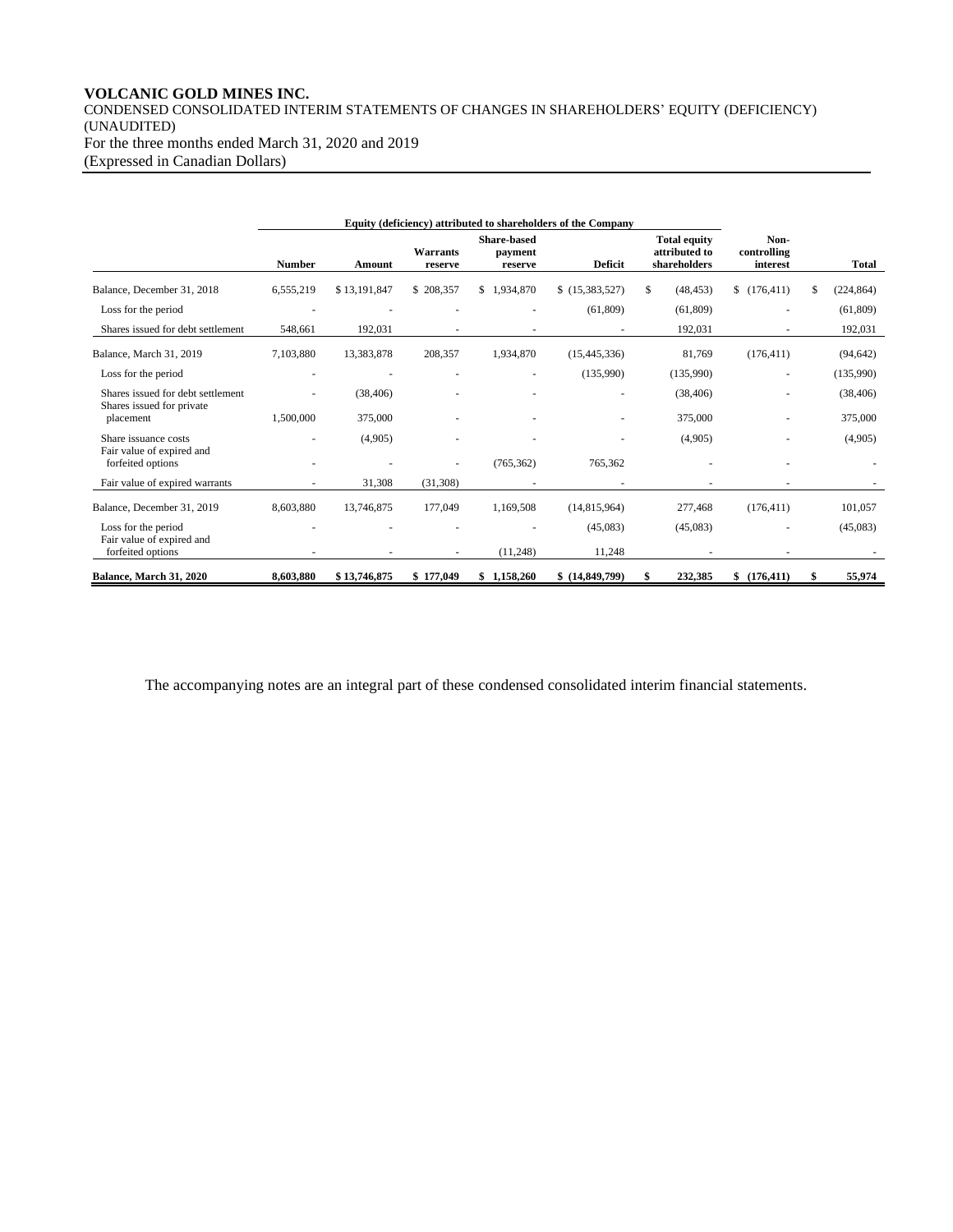### **1. NATURE AND CONTINUANCE OF OPERATIONS**

Volcanic Gold Mines Inc. is a publicly traded company incorporated under the British Columbia Corporations Act on April 25, 2007. The Company together with its subsidiaries (collectively referred to as the "Company") is principally engaged in acquisition and exploration of resource properties. The Company currently trades under the symbol "VG" on the TSX Venture Exchange.

The head office, principal address and records office of the Company are located at 200 Burrard Street, Suite 650, Vancouver, British Columbia, V6C 3L6, Canada.

The Company's financial statements and those of its controlled subsidiaries ("condensed consolidated interim financial statements") are presented in Canadian dollars.

These condensed consolidated interim financial statements have been prepared on a going concern basis, which assumes that the Company will be able to meet its obligations and continue its operations for its next fiscal year. Realization values may be substantially different from carrying values as shown and these condensed consolidated interim financial statements do not give effect to adjustments that would be necessary to the carrying values and classification of assets and liabilities should the Company be unable to continue as a going concern. Such adjustments could be material. At March 31, 2020, the Company had not yet achieved profitable operations, has accumulated losses of \$14,849,799 since its inception, and expects to incur further losses in the development of its business. This material uncertainty may cast significant doubt about the Company's ability to continue as a going concern. The Company's ability to continue as a going concern is dependent upon its ability to generate future profitable operations and/or obtain the necessary financing to meet its obligations and repay its liabilities arising from normal business operations when they come due.

### **2. BASIS OF PREPARATION**

#### **Statement of compliance**

These condensed consolidated interim financial statements are prepared in accordance with International Accounting Standard ("IAS") 34 *Interim Financial Reporting* under International Financial Reporting Standards ("IFRS") issued by the International Accounting Standards Board ("IASB"). These condensed consolidated interim financial statements follow the same accounting policies and methods of application as the most recent annual consolidated financial statements of the Company. These condensed consolidated interim financial statements do not contain all of the information required for full annual financial statements. Accordingly, these condensed consolidated interim financial statements should be read in conjunction with the Company's most recent annual consolidated financial statements, which were prepared in accordance with IFRS as issued by the IASB.

### **Basis of Measurement**

These condensed consolidated interim financial statements have been prepared on the historical cost basis except for certain financial instruments, which are measured at fair value. In addition, these condensed consolidated interim financial statements have been prepared using the accrual basis of accounting, except for cash flow information.

The condensed consolidated interim financial statements are presented in Canadian dollars ("CAD").

The preparation of condensed consolidated interim financial statements in compliance with IFRS requires management to make certain critical accounting estimates. It also requires management to exercise judgment in applying the Company's accounting policies. The areas involving a higher degree of judgment of complexity, or areas where assumptions and estimates are significant to the condensed consolidated interim financial statements are disclosed in Note 4.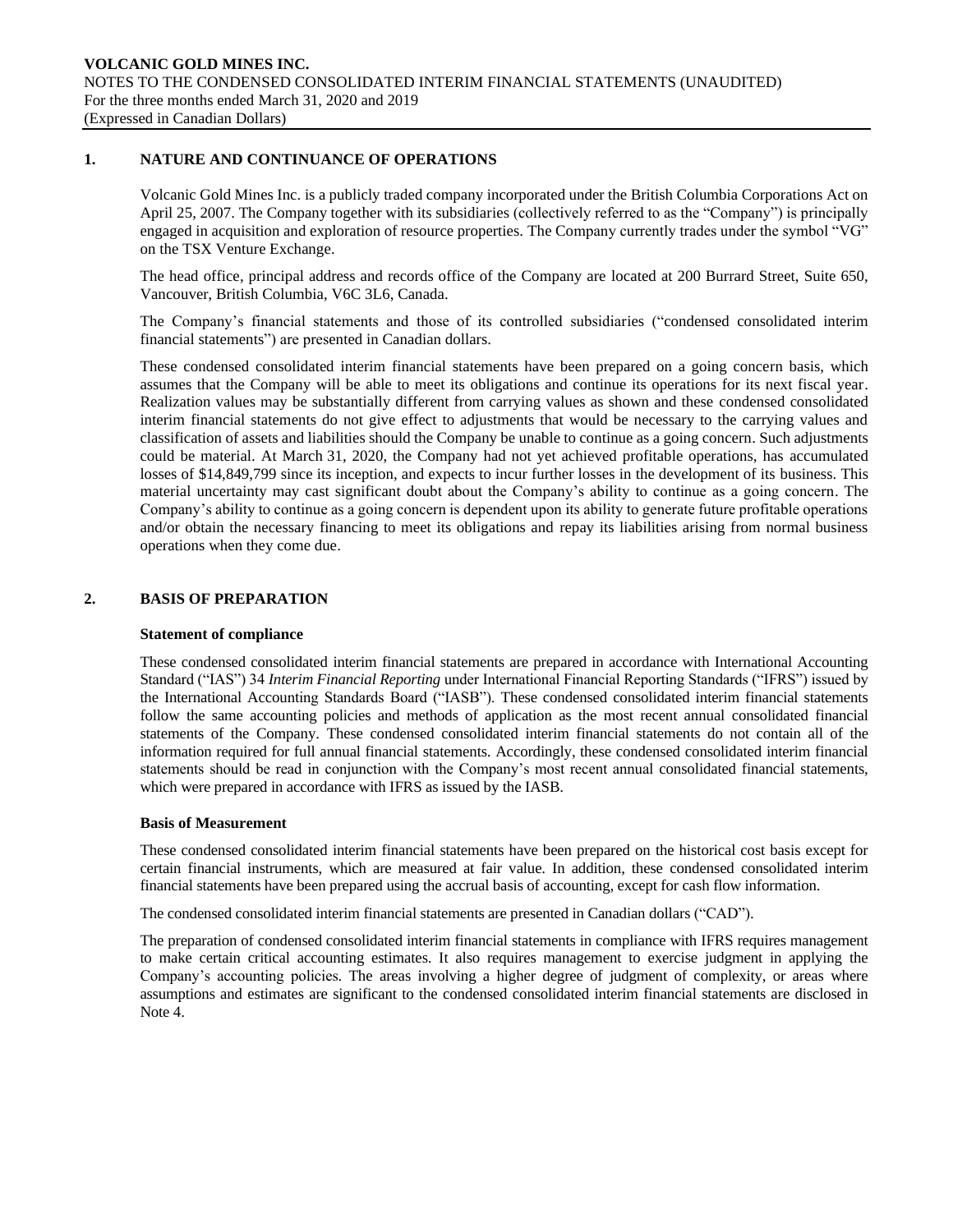### **2. BASIS OF PREPARATION** (cont'd...)

#### **Basis of Consolidation**

These condensed consolidated interim financial statements include the accounts of the Company and its subsidiaries. A subsidiary is an entity in which the Company has control, directly or indirectly, where control is defined as the power to govern the financial and operating policies of an enterprise so as to obtain benefits from its activities. All material intercompany transactions and balances have been eliminated on consolidation.

#### **Foreign Currency Translation**

The functional currency is the currency of the primary economic environment in which the entity operations and has been determined for each entity within the Company. The functional currency for all entities within the Company is the Canadian dollar. The functional currency determinations were conducted through an analysis of the consideration factors identified in International Accounting Standards ("IAS") 21, *The Effects of Changes in Foreign Exchange Rates*.

Transactions in currencies other than the Canadian dollar are recorded at exchange rates prevailing on the dates of the transactions. At the end of each reporting period, the monetary assets and liabilities of the Company that are denominated in foreign currencies are translated at the rate of exchange at the statement of financial position date while non-monetary assets and liabilities are translated at historical rates. Revenues and expenses are translated at the exchange rates approximating those in effect on the date of the transactions. Exchange gains and losses arising on translation are included in the statement of loss and comprehensive loss.

## **3. STANDARDS, AMENDMENTS AND INTERPRETATIONS NOT YET EFFECTIVE**

The Company will be required to adopt the following standard and amendments issued by the IASB as described below.

#### *IFRS 17 Insurance Contracts*

IFRS 17 is a new standard that requires insurance liabilities to be measured at a current fulfillment value and provides a more uniform measurement and presentation approach for all insurance contracts. These requirements are designed to achieve the goal of a consistent, principle-based accounting for insurance contracts. IFRS 17 supersedes IFRS 4, *Insurance Contracts*, and related interpretations.

This standard will be effective for the Company's annual period beginning January 1, 2021. The Company has yet to assess the impact of IFRS 17 on its financial statements.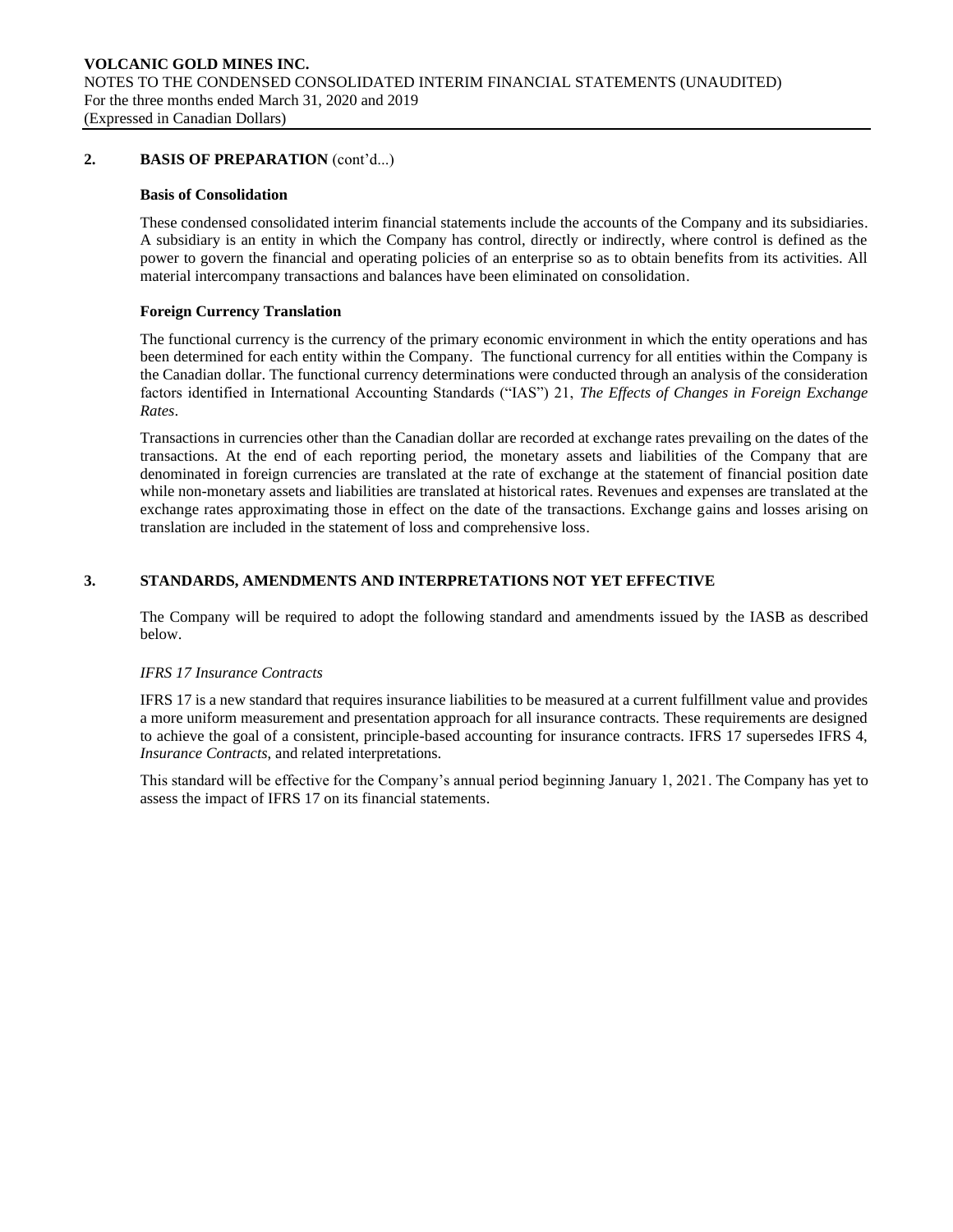## **4. CRITICAL ACCOUNTING ESTIMATES AND JUDGMENTS**

The Company makes estimates and assumptions about the future that affect the reported amounts of assets and liabilities. Estimates and judgments are continually evaluated based on historical experience and other factors, including expectations of future events that are believed to be reasonable under the circumstances. In the future, actual experience may differ from these estimates and assumptions.

The effect of a change in an accounting estimate is recognized prospectively by including it in profit or loss in the period of the change, if the change affects that period only, or in the period of the change and future periods, if the change affects both.

The key areas of estimates and/or judgment applied in the preparation of the condensed consolidated interim financial statements that could result in a material adjustment to the carrying amounts of assets and liabilities are as follows:

a) The Company may be subject to income tax in several jurisdictions and significant judgment is required in determining the provision for income taxes. During the ordinary course of business and on dispositions of mineral property or interests therein, there are transactions and calculations for which the ultimate tax determination is uncertain. As a result, the Company recognizes tax liabilities based on estimates of whether additional taxes and interest will be due. This assessment relies on estimates and assumptions and may involve a series of judgments about future events, and interpretation of tax law. To the extent that the final tax outcome of these matters is different than the amounts recorded, such differences will impact income tax expense in the period in which such determination is made.

|                                                               | Computer<br>equipment |  |  |
|---------------------------------------------------------------|-----------------------|--|--|
| Cost                                                          |                       |  |  |
| Balance, December 31, 2018 and 2019                           | \$<br>11,628          |  |  |
| <b>Balance, March 31, 2020</b>                                | \$<br>11,628          |  |  |
| <b>Accumulated amortization</b><br>Balance, December 31, 2018 | \$<br>5,275           |  |  |
| Charge for period                                             | 5,123                 |  |  |
| Balance, December 31, 2019<br>Charge for period               | 10,398<br>92          |  |  |
| Balance, March 31, 2020                                       | \$<br>10,490          |  |  |
| <b>Carrying amounts</b>                                       |                       |  |  |
| At December 31, 2019                                          | \$<br>1,230           |  |  |
| At March 31, 2020                                             | 1,138                 |  |  |

## **5. PROPERTY AND EQUIPMENT**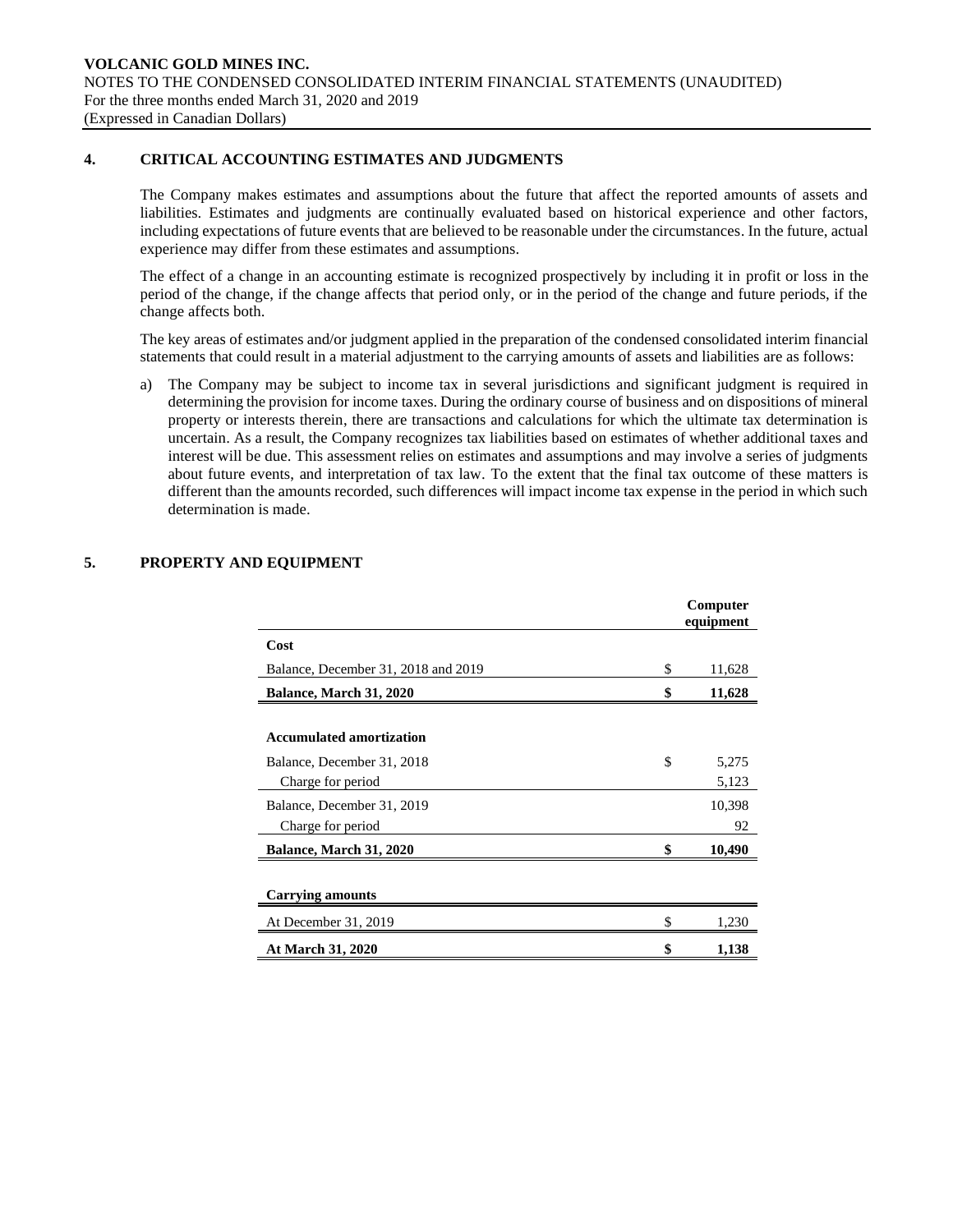#### **6. NON-CONTROLLING INTEREST**

Non-controlling interests ("NCI"s) in the net assets of consolidated subsidiaries are identified separately from the Company's equity therein. Total comprehensive loss of the Company's subsidiary is attributed to the equity holders of the Company and to the non-controlling interests even if this results in the non-controlling interest having a deficit balance.

The Company adjusts the non-controlling interest by attributing a proportionate amount of the subsidiaries net identifiable assets. The Company also adjusts other comprehensive loss to reflect the new ownership interest. These adjustments are also recognized in equity.

For the period ended March 31, 2020, 25% of the net assets of the Company's consolidated subsidiary, Guiord SA ("Guiord"), which formerly held the Mandiana mineral property, were attributable to its non-controlling interest. The value of the NCI at March 31, 2020 was a deficiency of \$176,411 (December 31, 2019: \$176,411). There was no income or loss allocated to NCI during the periods ended March 31, 2020 and 2019.

### **7. RELATED PARTY TRANSACTIONS**

The Company had transactions during the periods ended March 31, 2020 and 2019 with related parties consisting of directors, officers and the following companies with common directors:

| <b>Related party</b>                      | <b>Nature of transactions</b>                    |
|-------------------------------------------|--------------------------------------------------|
| Gold Group Management Inc. ("Gold Group") | Shared office and administrative related charges |
| Mill Street Services Ltd. ("Mill Street") | Consulting services                              |

Balances and transactions with related parties not disclosed elsewhere in these condensed consolidated interim financial statements are as follows:

a) During the periods ended March 31, 2020 and 2019, the Company reimbursed Gold Group, a private company controlled by a Director (and former Chief Executive Officer) of the Company, for the following costs:

|                                      | Three months ended March 31, |    |        |  |  |  |
|--------------------------------------|------------------------------|----|--------|--|--|--|
|                                      | 2020                         |    | 2019   |  |  |  |
| General and administrative expenses: |                              |    |        |  |  |  |
| Office and administration            | \$<br>8.059                  | \$ | 13,556 |  |  |  |
| Salaries and benefits                | 7,821                        |    | 17,539 |  |  |  |
| Shareholder communications           |                              |    | 500    |  |  |  |
| Transfer agent and regulatory fees   | 500                          |    |        |  |  |  |
| Travel and accommodation             | 1,463                        |    | 208    |  |  |  |
|                                      | \$<br>17,843                 | S  | 31,803 |  |  |  |

Gold Group is reimbursed by the Company for certain shared costs and other business related expenses paid by Gold Group on behalf of the Company. Salaries and benefits for the periods ended March 31, 2020 and 2019 include those for the Chief Financial Officer and the Corporate Secretary.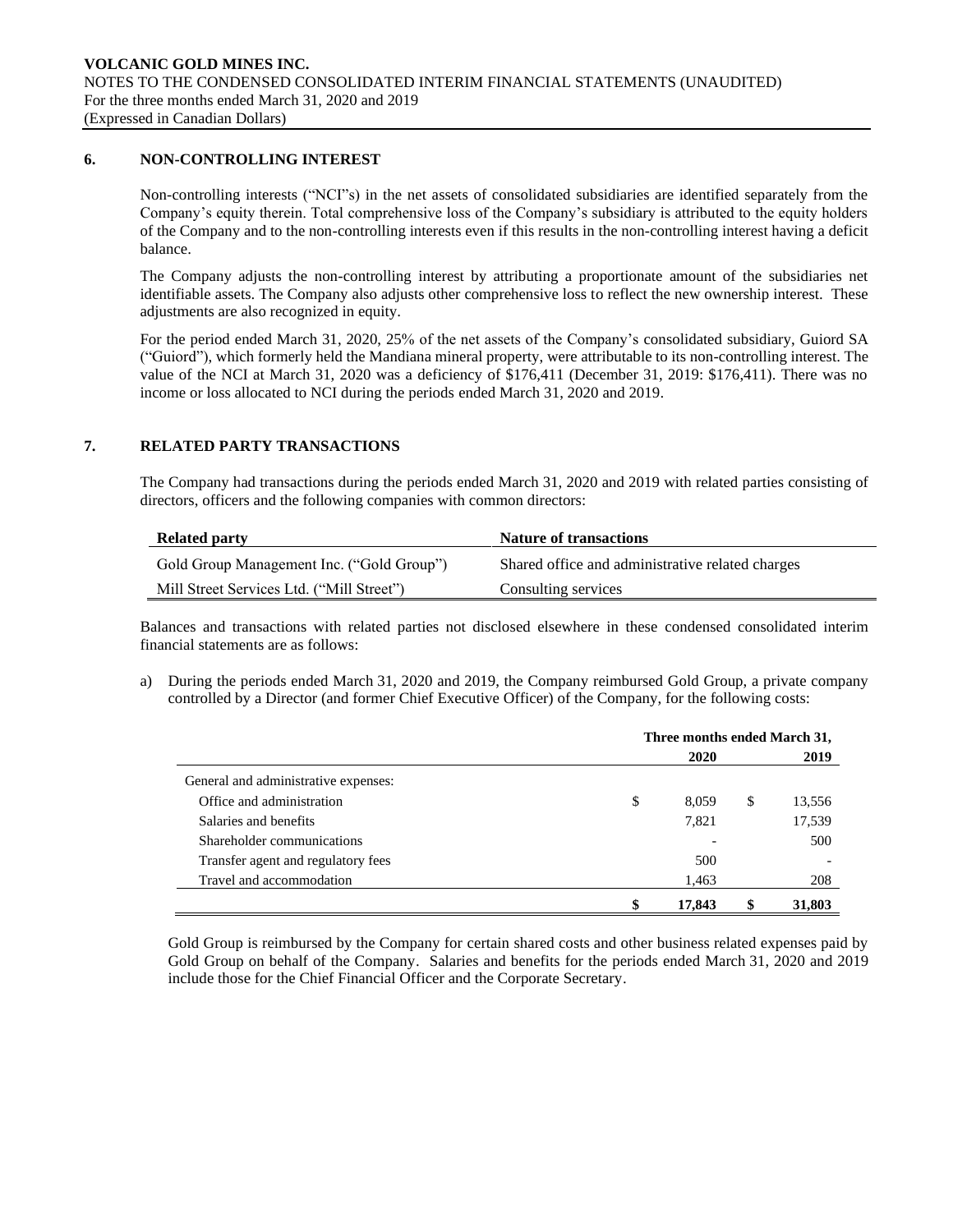### **7. RELATED PARTY TRANSACTIONS** (cont'd...)

- b) Prepaid expenses and deposits as of March 31, 2020 includes an amount of \$922 (December 31, 2019: \$1,152) paid to Gold Group.
- c) Long-term deposits as of March 31, 2020 consists of \$61,000 (December 31, 2019: \$61,000) paid to Gold Group as a deposit pursuant to the Company's office and administrative services agreement with Gold Group.
- d) Included in accounts payable and accrued liabilities as of March 31, 2020 was \$11,168 (December 31, 2019: \$5,089) owing to Gold Group. The amount for Gold Group is due on a monthly basis and secured by a deposit.
- e) During the period ended March 31, 2019, the Company issued 548,660 common shares to related parties and a former related party to settle a total of \$192,031 in debt.

The Company has identified certain of its directors and senior officers as its key management personnel. Included for the periods ended March 31, 2020 and 2019 are the following items paid or accrued to key management personnel and/or companies with common directors.

|                                      | Three months ended March 31, |        |   |        |
|--------------------------------------|------------------------------|--------|---|--------|
|                                      |                              | 2020   |   | 2019   |
| General and administrative expenses: |                              |        |   |        |
| Consulting and management fees       | \$                           | 16,500 | S | 16,500 |
| Salaries and benefits                |                              | 3,575  |   | 5,042  |
| Exploration expenditures:            |                              |        |   |        |
| Project management                   |                              |        |   |        |
|                                      | \$                           | 20.075 |   | 21,542 |

Key management compensation includes consulting fees paid to Mill Street, a company controlled by a Director (and former Chief Executive Officer) of the Company.

### **8. SHAREHOLDERS EQUITY**

#### **a) Common shares**

During the 2019 fiscal year, the Company completed a consolidation of the issued shares, warrants and stock options outstanding at April 8, 2019 on a one new for seven old basis. All references to common shares, warrants, stock options, and per share amounts in these condensed consolidated interim financial statements have been updated to reflect the share consolidation.

During the period ended March 31, 2020, there was no share capital activity.

#### **b) Warrants**

A summary of share purchase warrants activity from January 1, 2019 to March 31, 2020 is as follows:

|                                | Number of<br>warrants | Weighted<br>average<br>exercise price |
|--------------------------------|-----------------------|---------------------------------------|
| Balance, December 31, 2018     | 2,136,951             | \$4.90                                |
| Issued on private placement    | 1,500,000             | \$0.35                                |
| Expired during the year        | (285,714)             | \$0.35                                |
| Balance, December 31, 2019     | 3,351,237             | \$3.25                                |
| <b>Balance, March 31, 2020</b> | 3,351,237             | \$3.25                                |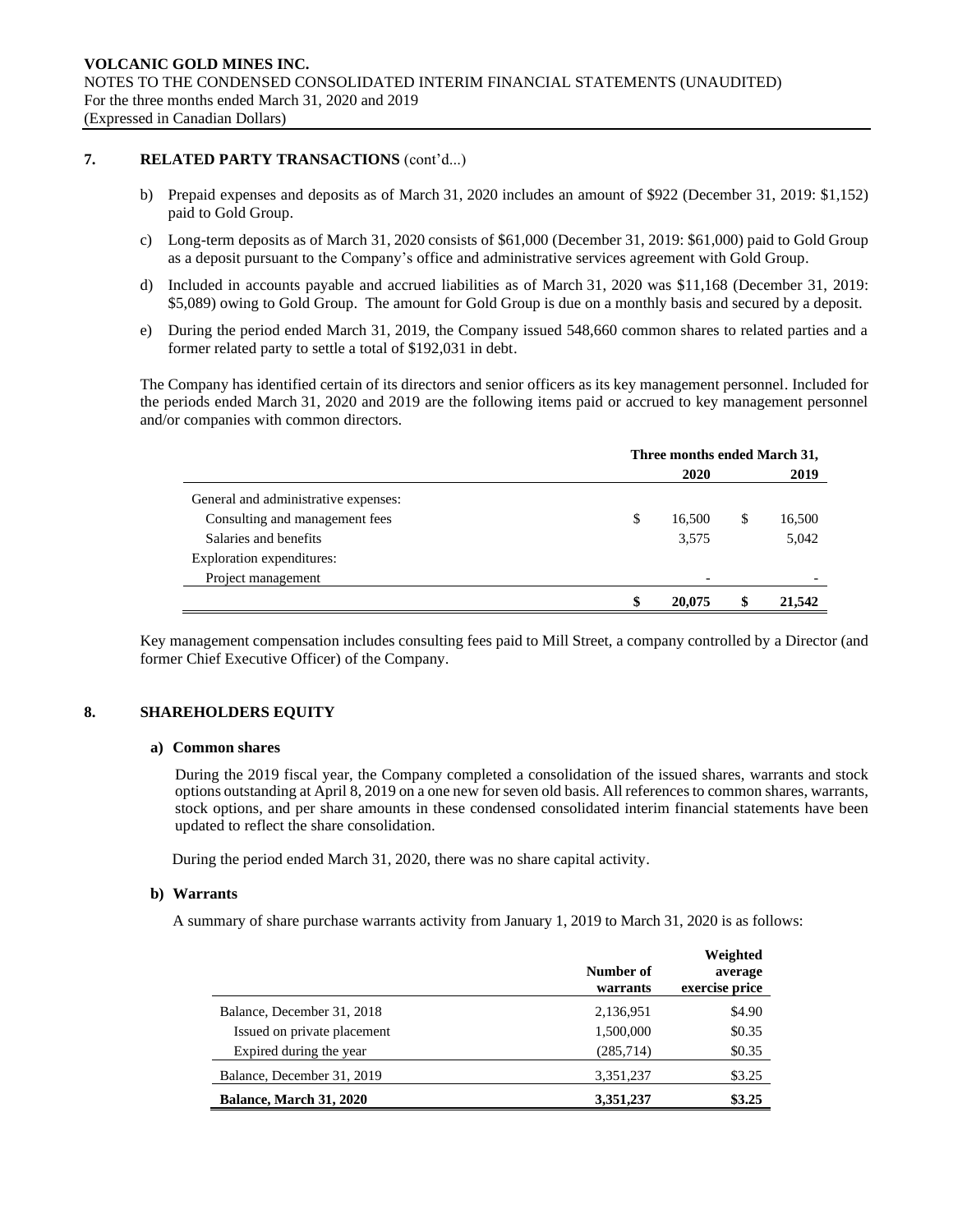## **8. SHAREHOLDERS EQUITY** (cont'd...)

Details of warrants outstanding as of March 31, 2020 are:

| <b>Expiry date</b> | Number of<br>warrants | <b>Exercise</b><br>price |
|--------------------|-----------------------|--------------------------|
| April 15, 2020     | 1,500,000             | \$0.35                   |
| March 8, 2022      | 1,851,237             | \$5.60                   |
|                    | 3,351,237             |                          |

## **9. SHARE-BASED PAYMENTS**

#### **Option Plan Details**

The Company has a stock option plan whereby options may be granted to directors, employees, consultants and certain other service providers to encourage ownership of the Company's common shares. The Company may grant options for up to 10% of the issued and outstanding common shares. The term of any option granted under the plan may not exceed 10 years. The vesting periods for all options granted pursuant to the plan will be determined at the discretion of the Board of Directors at the time of the grant. The number of options granted to any one person may not exceed 5% of the outstanding listed common shares in a 12 month period.

The following is a summary of stock option activity during the period ended March 31, 2020:

|                   |                                 |                          |                           |                          | During the period        |                                 |                           |                                  |
|-------------------|---------------------------------|--------------------------|---------------------------|--------------------------|--------------------------|---------------------------------|---------------------------|----------------------------------|
| <b>Grant date</b> | <b>Expiry date</b>              | <b>Exercise</b><br>price | <b>Opening</b><br>balance | Granted                  | <b>Exercised</b>         | <b>Forfeited</b> /<br>cancelled | <b>Closing</b><br>balance | <b>Vested and</b><br>exercisable |
|                   | March 15, 2017 March 14, 2027   | \$4.20                   | 367,855                   |                          | -                        | (3.571)                         | 364.284                   | 364,284                          |
| June 27, 2017     | June 26, 2027                   | \$4.20                   | 3.571                     | $\overline{\phantom{0}}$ | $\overline{\phantom{a}}$ | $\overline{\phantom{a}}$        | 3.571                     | 3,571                            |
|                   |                                 |                          | 371,426                   |                          | ۰                        | (3,571)                         | 367,855                   | 367,855                          |
|                   | Weighted average exercise price |                          | \$4.20                    |                          | -                        | \$4.20                          | \$4.20                    | \$4.20                           |

The weighted average remaining contractual life of the options outstanding at March 31, 2020 is 6.96 (December 31, 2019: 7.21) years.

## **10. SEGMENT INFORMATION**

As at March 31, 2020, the Company operated in one reportable operating segment, being the acquisition, exploration, and evaluation of resources properties in one geological location, being Canada.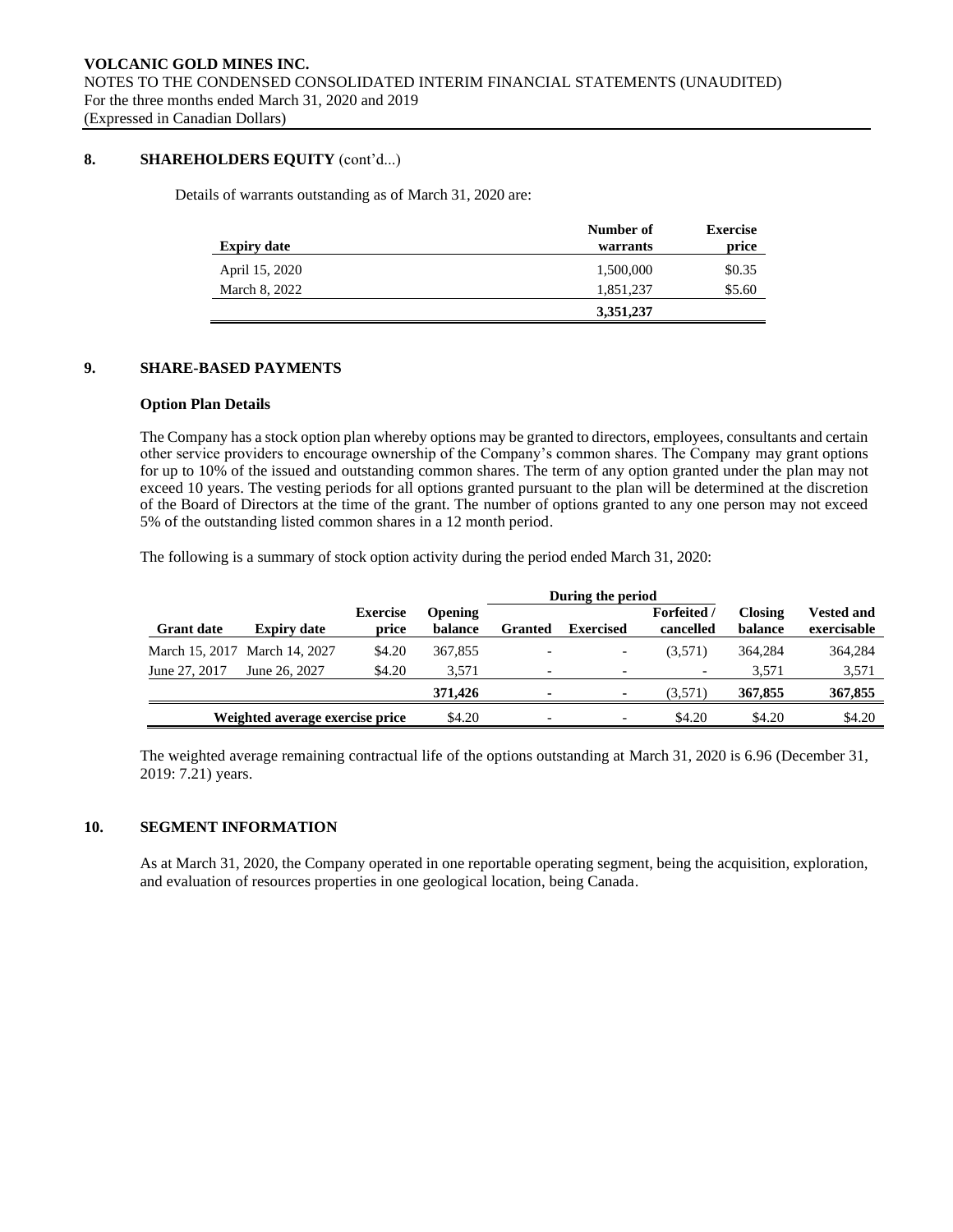# **11. FINANCIAL AND CAPITAL RISK MANAGEMENT**

Financial assets and liabilities are classified in the in the fair value hierarchy according to the lowest level of input that is significant to the fair value measurement. Assessment of the significant of a particular input to the fair value measurement requires judgement and may affect placement within the fair value hierarchy levels. The hierarchy is as follows:

- Level 1: quoted prices (unadjusted) in active markets for identical assets or liabilities.
- Level 2: inputs other than quotes prices included in Level 1 that are observable for the asset or liability, either directly (i.e., as prices) or indirectly (i.e., derived from prices).
- Level 3: inputs for the asset or liability that are not based on observable market data (unobservable inputs).

The carrying value of receivables, deposits and accounts payable and accrued liabilities approximates fair value due to the short-term nature of the financial instruments. Cash is valued at a level 1 fair value measurement and is classified as fair value through profit or loss. Receivables and long-term deposits are classified as amortized cost. Accounts payable and accrued liabilities are classified as amortized cost.

#### **Risk management**

The Company is exposed to varying degrees to a variety of financial instrument related risks:

#### *Credit risk*

Credit risk is the risk of an unexpected loss if a customer or third party to a financial instrument fails to meet its contractual obligations.

The Company's cash is held at large Canadian financial institution in interest bearing accounts. The Company has no investment in asset backed commercial paper.

#### *Liquidity risk*

Liquidity risk is the risk that the Company will not be able to meet its financial obligations as they fall due.

The Company manages liquidity risk through its capital management as outlined below. Accounts payable and accrued liabilities are due within one year.

### *Market risk*

Market risk is the risk of loss that may arise from changes in market factors such as interest rates, foreign exchange rates, and commodity and equity prices.

a) Interest rate risk

The Company's exposure to interest rate risk arises from the interest rate impact on cash. The Company's practice has been to invest cash at floating rates of interest, in order to maintain liquidity, while achieving a satisfactory return for shareholders. There is minimal risk that the Company would recognize any loss as a result of a decrease in the fair value of any guaranteed bank investment certificates included in cash as they are generally held with large financial institutions. As at March 31, 2020, the Company is not exposed to significant interest rate risk.

b) Foreign currency risk

The Company is exposed to financial risk related to the fluctuation of foreign currency rates. The Company currently operates in Canada though a substantial portion of the Company's current liabilities are in US dollars. A significant change in the currency exchange rate between the Canadian dollar relative to the US dollar could have an effect on the Company's results of operations, financial position or cash flows. The Company has not hedged its exposure to currency fluctuations. As at March 31, 2020, the Company is exposed to currency risk through the following financial assets and liabilities denominated in currencies other than the Canadian dollar: